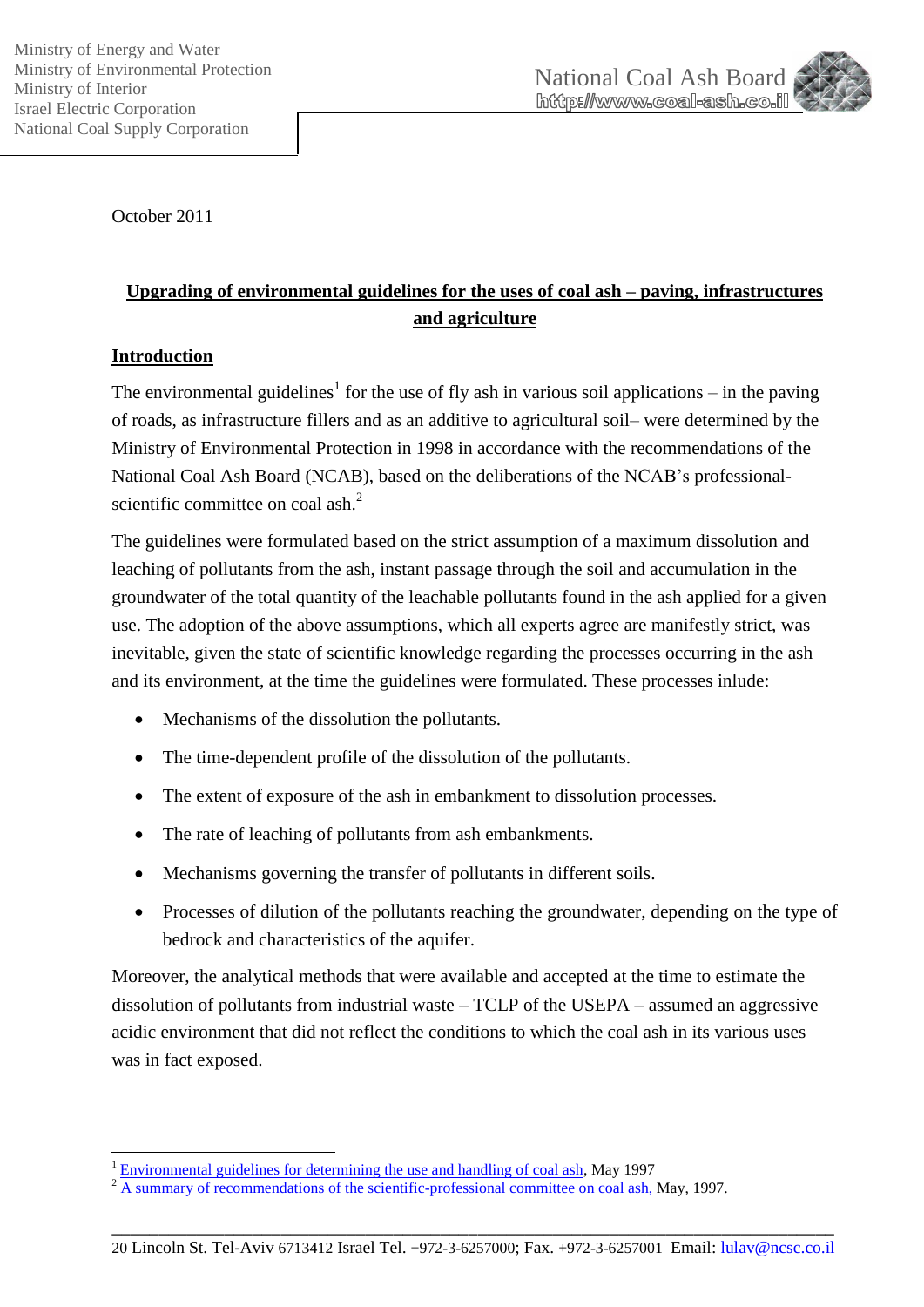

On the background of the above described strict assumptions and based on the findings of an initial investigation carried out under the guidance of the professional-scientific committee regarding the potential of leaching of pollutants from the ash in an artificial and extreme environment as defined in the TCLP test, the use of coal ash in infrastructures was restricted to areas of groundwater sensitivity 3 (absence of groundwater or existence of an impermeable protective layer). Approval for use of fly ash in paving and infrastructures in areas of higher sensitivity required a specific local geo-hydrological assessment, and agricultural use also requires an investigation of the interaction between the ash and soil.

At the recommendation of the committee, the NCAB has initiated in-depth research with an eye to creating a knowledge-base for the formulation of guidelines that will better reflect the real risks, on the one hand, and open up more room for flexibility in the approval of applications of the ash, on the other, clearly distinguishing between fly and bottom ash.

The findings of the studies and the environmental assessments derived from them regarding the uses of coal ash, were presented and debated at two [international workshops held at the initiative](http://www.coal-ash.co.il/english/news_workshop.html)  [of the NCAB, in 2005 and 2009.](http://www.coal-ash.co.il/english/news_workshop.html) The main findings of the studies are as follows:

Fly ash

- **Very low concentrations of trace substances (except for boron) are leached into the runoff water from fly ash embankments** – "Monitoring of trace elements in runoff water, erosion and soil coverage in the Jisr el-Zarqa fly ash embankment, 1998-1999, 2008-2009," Dr. Meny Ben-Hur of the Soil, Water and Environmental Sciences Institute, Agricultural Research Organization, Volcani Research Center.
- **Compacted fly ash in road embankments is monolithic and chemically stable and inert to the environment** – "Follow-up of chemical and mineralogical changes in the Jasr-el-Zarka fly ash embankment," 1997, 2000, 2003, 2006, Yoetz Deutch, Dr. Yaacov Nathan, Geological Survey Israel.
- **leachability of pollutants in fly ash exposed to the environment is quickly decreasing due to their fixation within the coal lattice during its "aging" process** – "The release of oxyanions from fly ash into an aqueous environment," Prof. Rami Keren, Soil, Water and Environmental Sciences Institute, Agricultural Research Organization, Volcani Research Center, 2008.
- **Fly ash worked into a road embankment becomes sealed to the passage of water relatively quickly, as a result of the sedimentation of lime due to exposure to CO<sup>2</sup> in the air** – "The penetration of water in the fly ash in road embankments, Jasr-el-Zarka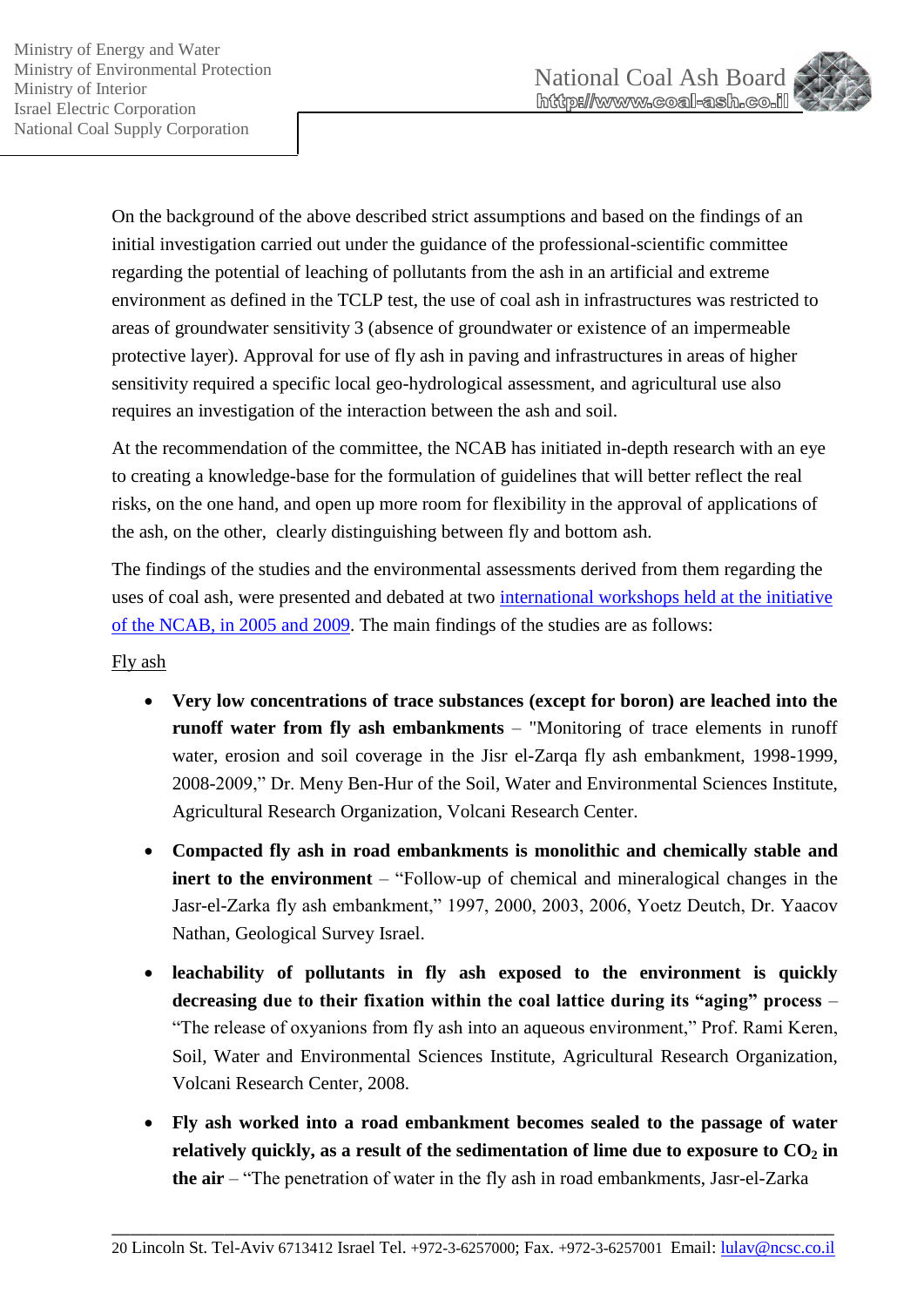

(1999) and Highway 6 2005-2006," Prof. Rami Keren, Soil, Water and Environmental Sciences Institute, Agricultural Research Organization, Volcani Research Center.

- **The adsorption and release mechanisms of oxyanions leached out of the ash when mixed with soil in agricultural and infrastructure applications can be expressed in a predictive equation that takes the type of soil into consideration** – "The development of a method to assess the release of oxyanions from fly ash buried in the ground," Prof. Rami Keren, Soil, Water and Environmental Sciences Institute, Agricultural Research Organization, Volcani Research Center, 2005.
- **No evidence pointing to any influence of fly ash on the concentration of trace elements in the soil was found even at relatively high loads that exceed practical application levels** – "The use of fly ash to improve the features of agricultural soil," Dr. Pinhas Fine, Prof. Uri Mingelgrin, et al., Soil, Water and Environmental Sciences Institute, Agricultural Research Organization, Volcani Research Center, 2010.
- **The concentrations of certain trace elements (molybdenum, strontium and chrome) rose to a certain degree in plants grown on soils containing coal ash at a high load; however, these levels pose no danger of contamination** "The use of fly ash to improve the features of agricultural soil," Dr. Pinhas Fine, Prof. Uri Mingelgrin, et al., Soil, Water and Environmental Sciences Institute, Agricultural Research Organization, Volcani Research Center, 2010.

Over the years, a broad database on the dissolution of pollutants in fly ash from different sources has been built. Data based on different extraction procedures,  $-$  TCLP of the USEPA (leaching with acid) which was adopted in the early years as the regulatory method for the approval of the ash for uses in Israel; CALWET of the California EPA – which is stricter than TCLP; and the European leaching system EN 12457-2 (leaching with distilled water), using the Israeli version devised by the committee, which better reflects the conditions on the ground than the other procedures.

## Bottom Ash

- **All trace elements in bottom ash can be found in concentrations similar to or lower than the average concentrations in sedimentary rocks common in Israel** – "The potential for pollution in the uses of bottom ash," Dr. Yaacov Nathan, Yoetz Deutsch, Geological Survey of Israel, 2004.
- **The concentrations of trace elements found in the drainage water of bottom-ash plant-growing beds is lower than the concentrations permitted by the drinking**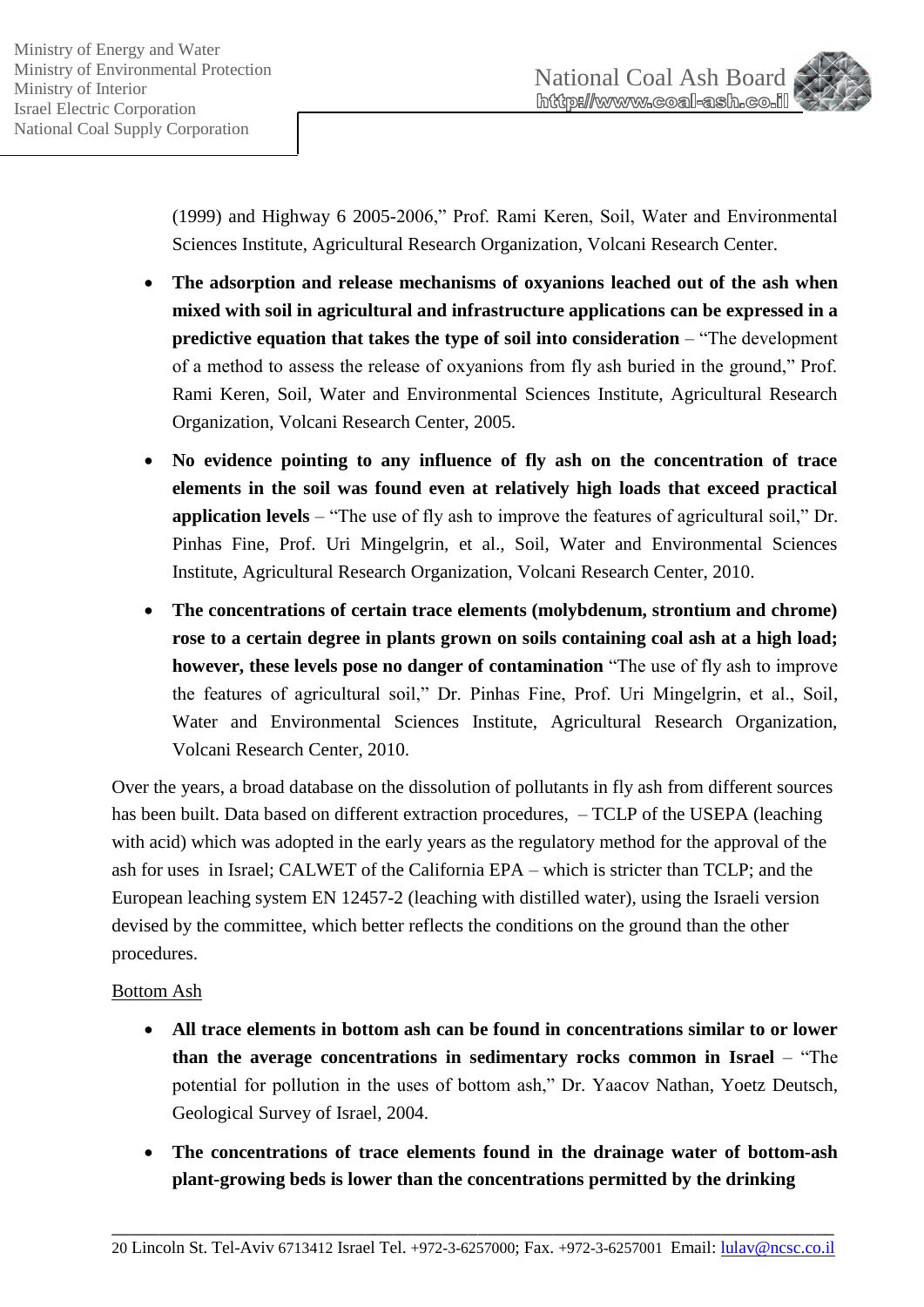

water standard - Prof. Yona Chen, Tzila Aviad. Faculty of Agriculture, Food and Environment, Hebrew University, 1999.

 **No evidence of an effect of the application of bottom ash as filler in infrastructure works on the concentration of pollutants in groundwater was found** – "Multi-year monitoring of trace element concentrations in ground water," Zikkim site, Dr. Yaacov Nathan, Geological Survey of Israel, 2001-2010.

Studies were carried out on additional environmental aspects of coal ash use in infrastructure and agriculture and the major findings are listed below :

## Exposure to dust:

- **Most of the quartz particles (crystalline silica) in respirable fly ash dust are coated with amorphous aluminosilicate and consequently pose no risk to health** – "Occupational hygiene aspects of fly ash," Dr. Yaacov Nathan, Geological Survey of Israel, Dr. Asher Pardo, Tel Aviv University, Dr. Ariel Metzger, Israel Electric Corporation, 2009.
- **The respirable fraction in bottom ash is only 0.4%, and some never become airborne because they are trapped among very coarse particles** – "Health and hygiene aspects in the use of coal ash," Dr. Asher Pardo, National Institute for Occupational and Environment, 2004.
- **The concentration of respirable free silica in bottom ash is very low (0.002%)** "The pollution potential in the use of bottom ash," Dr. Yaacov Nathan, Yoetz Deutch, Geological Survey of Israel, 2004.

## Exposure to radiation:

 **The additional radiation dose to which workers are exposed due to the use of fly ash as a soil additive at the accepted loads for agricultural applications (soil improvement, stabilization of sewage sludge) is at a trivial level, exempt from supervision and control** – "Assessment of radiological implications of adding sludge containing fly ash to the soil," Dr. Jean Koch, Radiation Safety Division, Soreq Nuclear Research Center, 2010.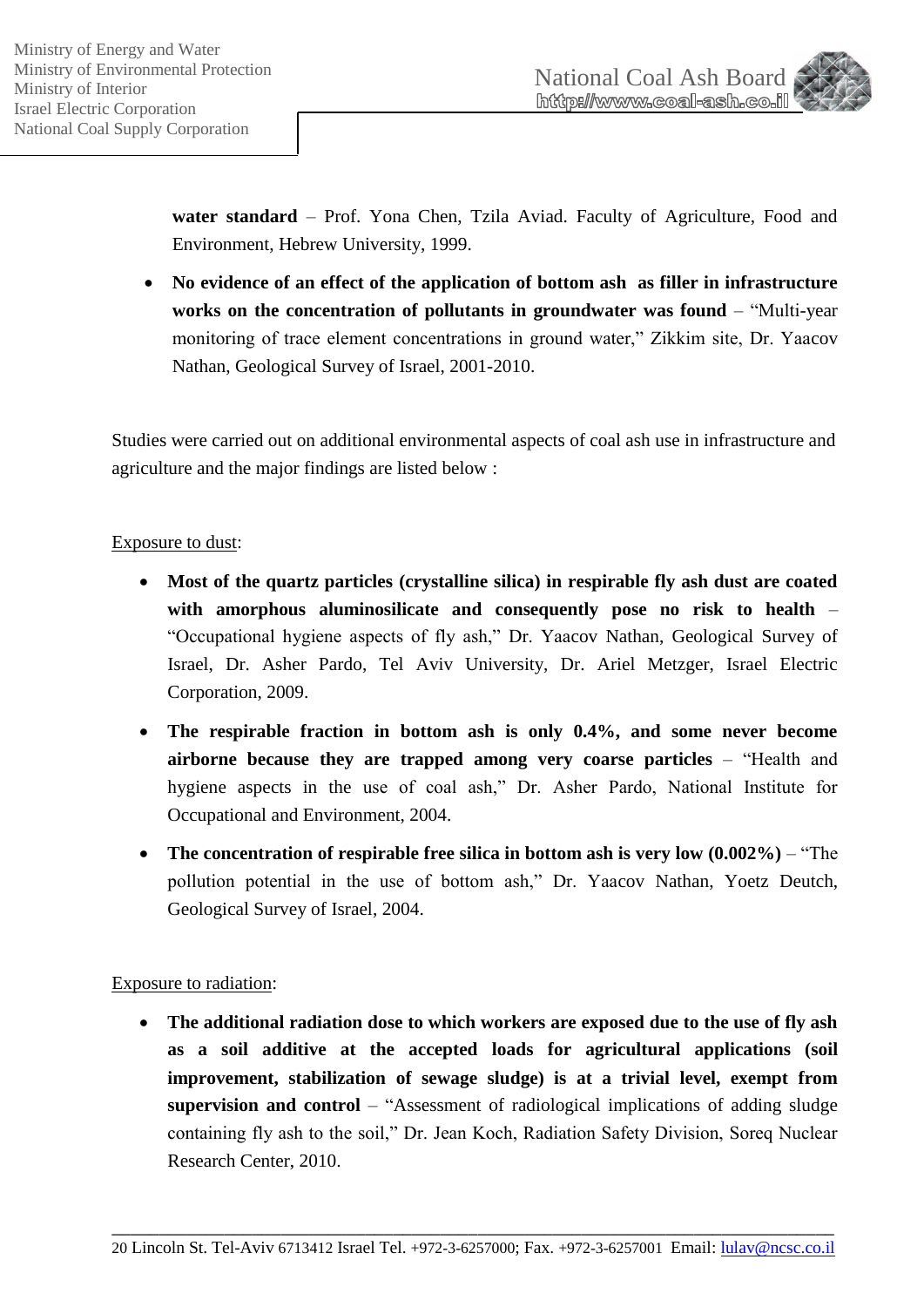

- **The additional radiation dose to which workers and the general public are exposed as a result of the use of of bottom ash as a growth medium in agriculture and gardening is at a trivial level, exempt from supervision and control** – "Radiological aspects of the use of coal ash, Prof. Tovia shlezinger and Dr. Jean Koch, Radiation Safety Division, Soreq Nuclear Research Center, 2005.
- **The rate of gamma radiation from coal ash used in infrastructure at a high volume and covered with a soil layer of one meter thickness is equal to the rate of environmental background radiation, and the radon emission rate is 4-5 times lower than the emission rate from the surrounding soil** – "Measurements of radiation in the bottom ash infrastructure at Kibbutz Zikkim," Dr. Victor Steiner, Ministry of Environmental Protection, 2001.

## Uptake of trace elements by plants:

 **Concentrations of heavy metals and radionuclides in fruits and vegetables grown on a bottom ash substrate were found to be substantially lower than the permitted threshold and did not exceed the range of natural concentrations of these elements in plants** – "Examination of the concentrations of heavy metals and radionuclides in plants grown on a bottom ash substrate – Summary of multi-year experiments (1998- 2006)," Prof. Yona Chen, Faculty of Agriculture, Food and Environment, Hebrew University, Jerusalem; Gustavo Haquin, Radiation Safety Area, Soreq Nuclear Research **Institute.** 

## **Proposal for improved environmental conditions**

The professional-scientific (pollutants) team of the NCAB has considered the conclusions of the above summarized research, and following the discussions of the  $2009$  workshop,<sup>3</sup> has consolidated recommendations for environmental guidelines for the application of coal ash in infrastructures and agriculture. These guidelines are presented in the following chapters:

**\_\_\_\_\_\_\_\_\_\_\_\_\_\_\_\_\_\_\_\_\_\_\_\_\_\_\_\_\_**

- A. [Environmental requirements for coal ash applications in paving and infrastructures](http://www.coal-ash.co.il/docs/CoalAshEvironCondProp_Infrast_E.pdf)
- B. [Environmental requirements for coal ash applications in agriculture](http://www.coal-ash.co.il/docs/CoalAshEvironCondProp_Agri_E.pdf)

1

<sup>&</sup>lt;sup>3</sup> [http://www.coal-ash.co.il/english/news\\_workshop.html](http://www.coal-ash.co.il/english/news_workshop.html)